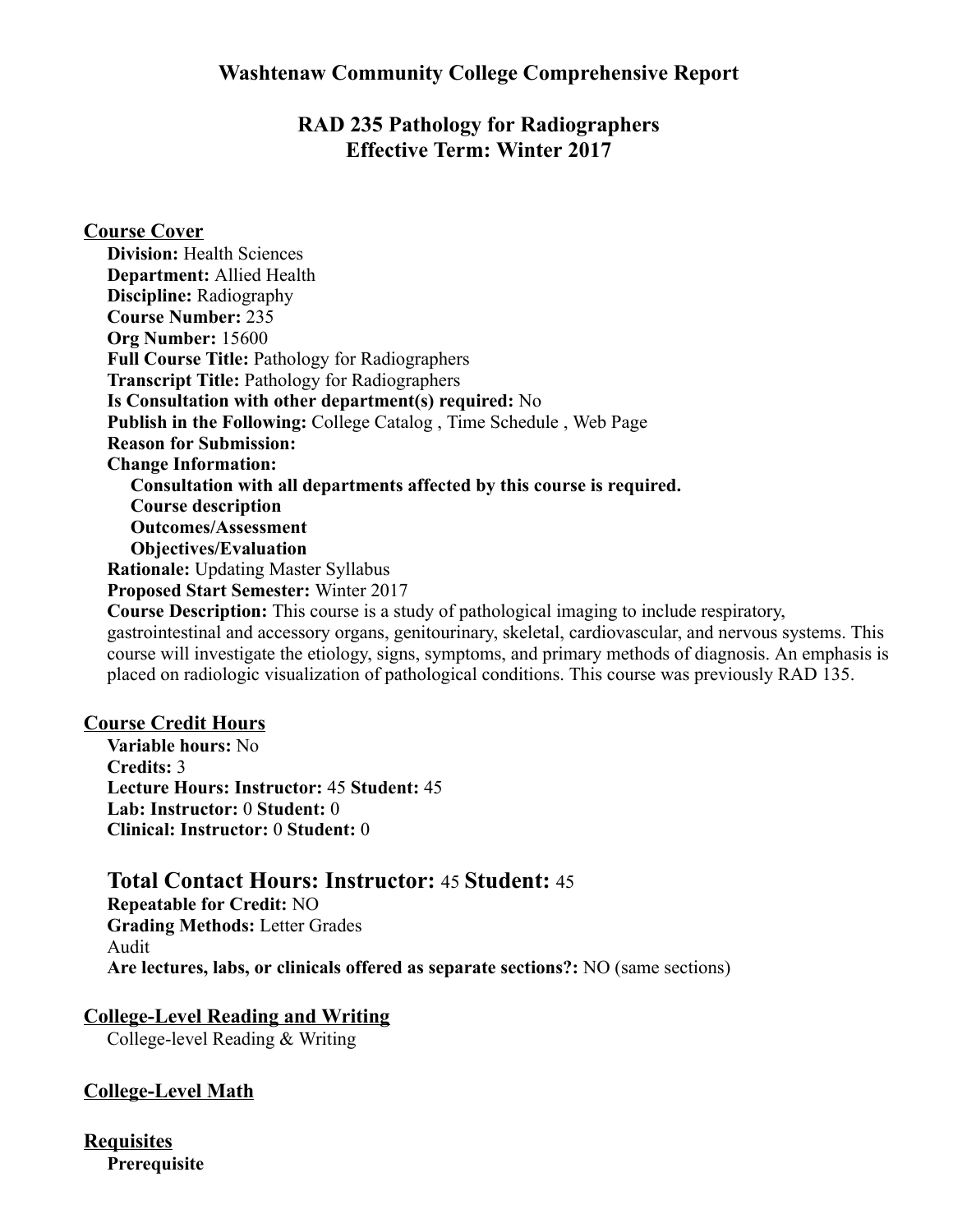### General Education

#### Request Course Transfer Proposed For:

#### Student Learning Outcomes

1. Identify the general classification of disease and pathogenesis associated with the human body Assessment 1

Assessment Tool: Course unit tests Assessment Date: Fall 2019 Assessment Cycle: Every Three Years Course section(s)/other population: All students Number students to be assessed: All students enrolled in the course How the assessment will be scored: A unit test will be administered via Blackboard Standard of success to be used for this assessment: 70% of the students will answer question(s) correctly related to the stated outcome Who will score and analyze the data: Departmental faculty

2. Determine the appropriate adjustments to exposure factors required to compensate for disease and manifestations associated with specific pathological conditions.

#### Assessment 1

Assessment Tool: Course unit tests

Assessment Date: Fall 2019

Assessment Cycle: Every Three Years

Course section(s)/other population: All students

Number students to be assessed: All students enrolled in the course

How the assessment will be scored: A unit test will be administered via Blackboard Standard of success to be used for this assessment: 70% of the students will answer question(s) correctly related to the stated outcome

Who will score and analyze the data: Departmental Faculty

### Course Objectives

- 1. Define the term disease as it relates to the human body.
- 2. Describe the physiological effects of ischemia and infarction on human tissue.
- 3. Describe the morphological cellular process of malignant human cells
- 4. Explain the possible causes of cancer.
- 5. Describe metastasis and the process of cellular migration.
- 6. Explain the changes in technical factors required to obtain quality radiographic images for patients with various pathologic conditions.
- 7. Identify pathological conditions that result in an increased attenuation of the primary beam.
- 8. Identify pathological conditions that result in a decreased attenuation of the primary beam.